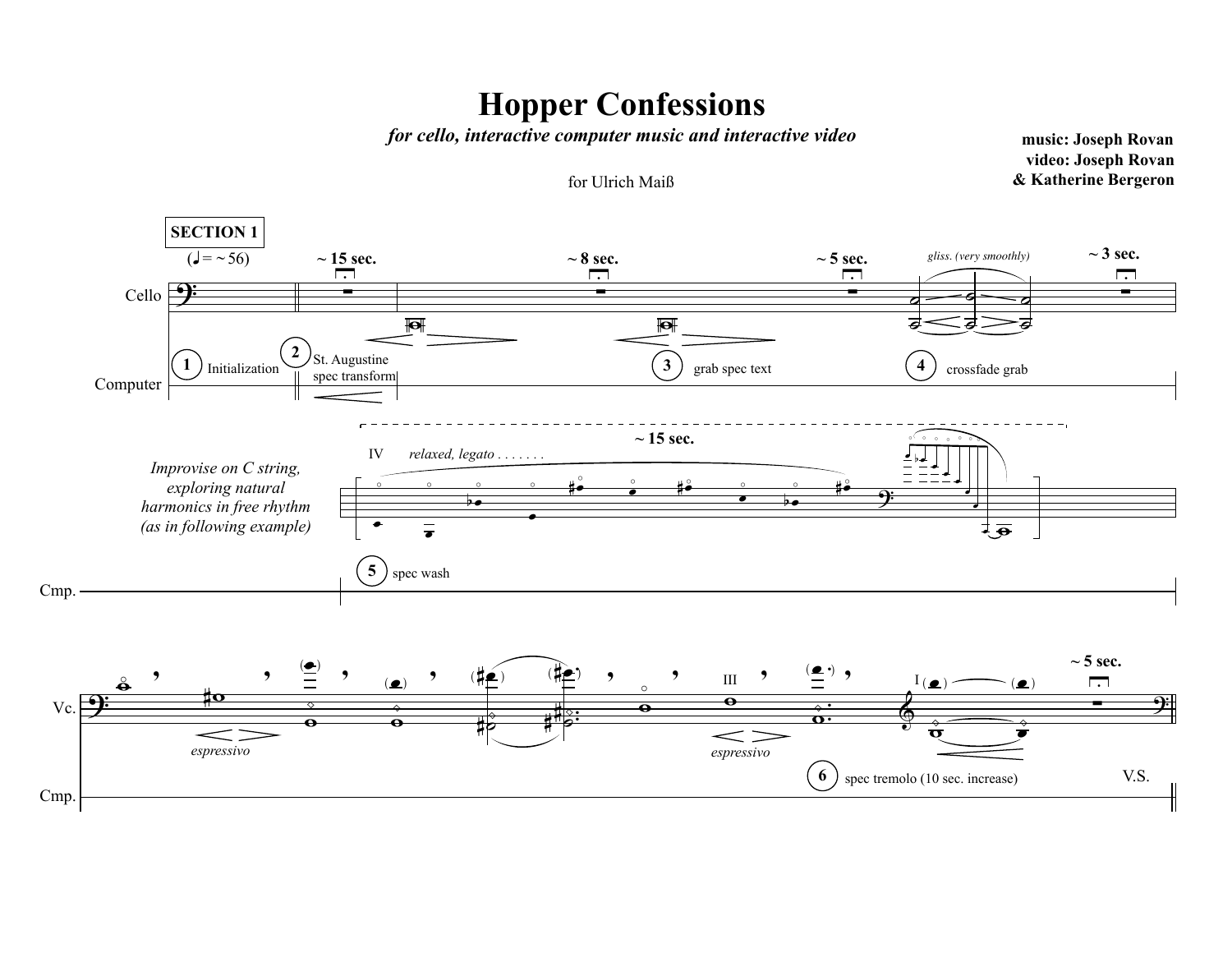2 Hopper Confessions

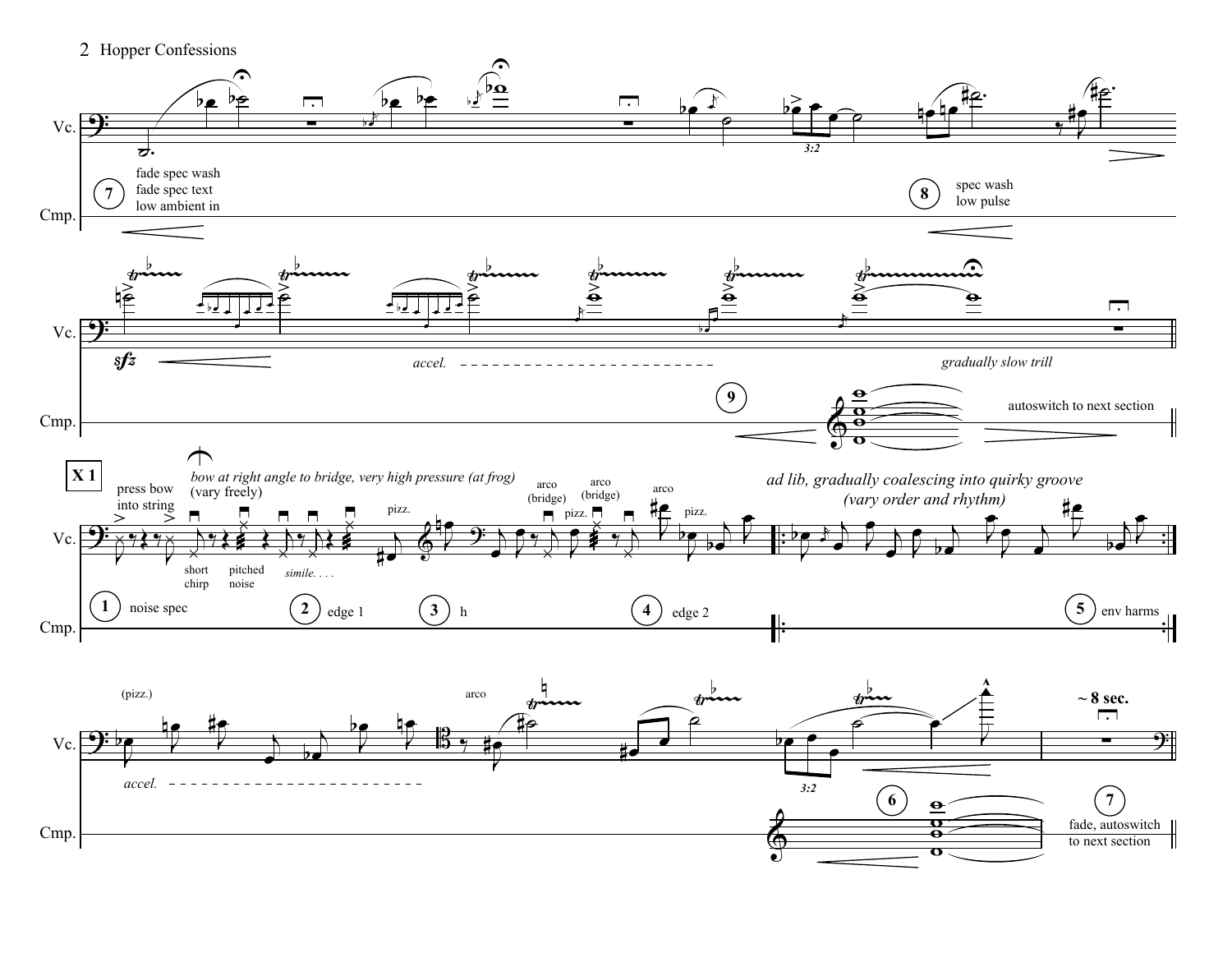Hopper Confessions 3





*ad lib, gradually coalescing into quirky walking-bassgroove, adding swing feel*

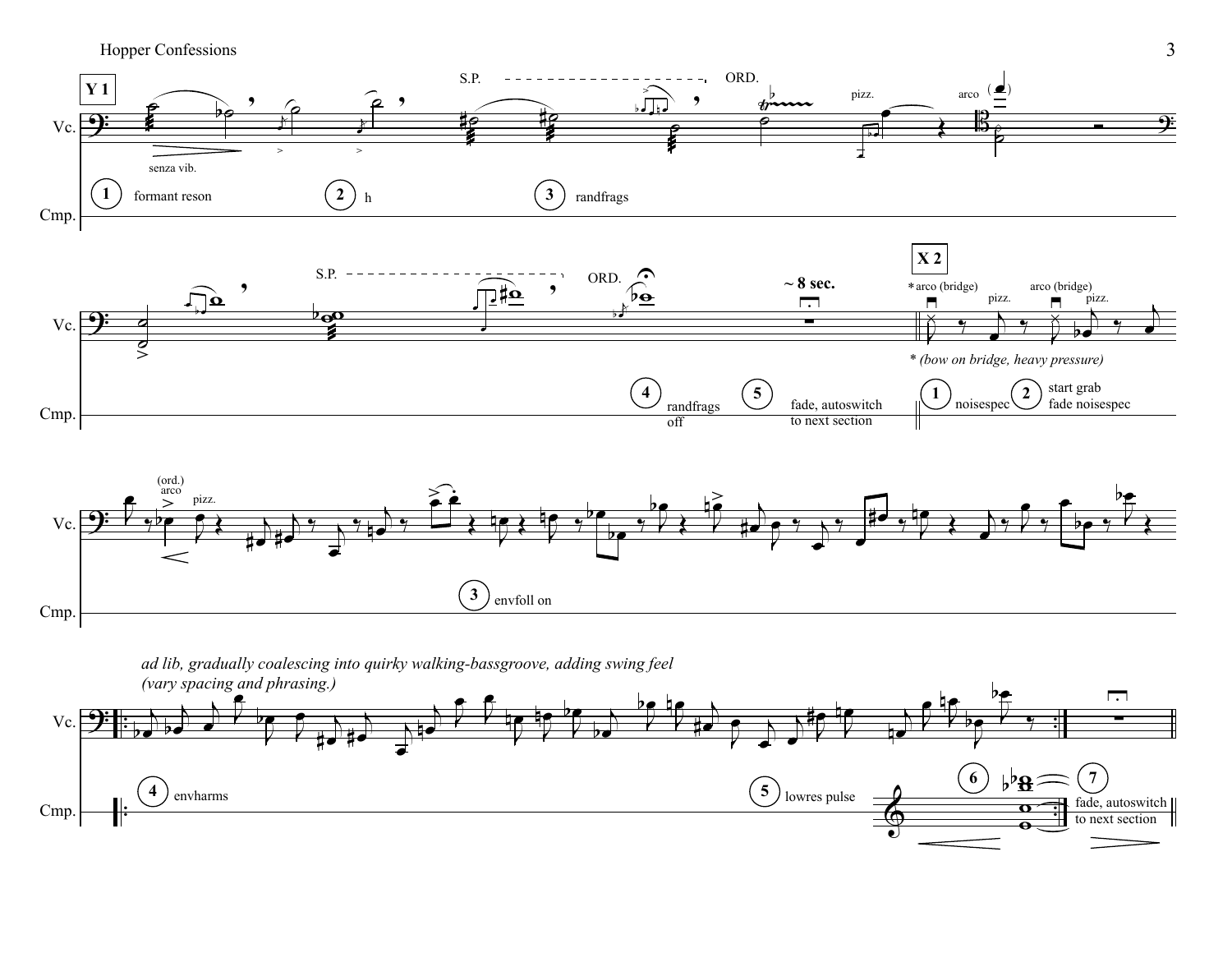